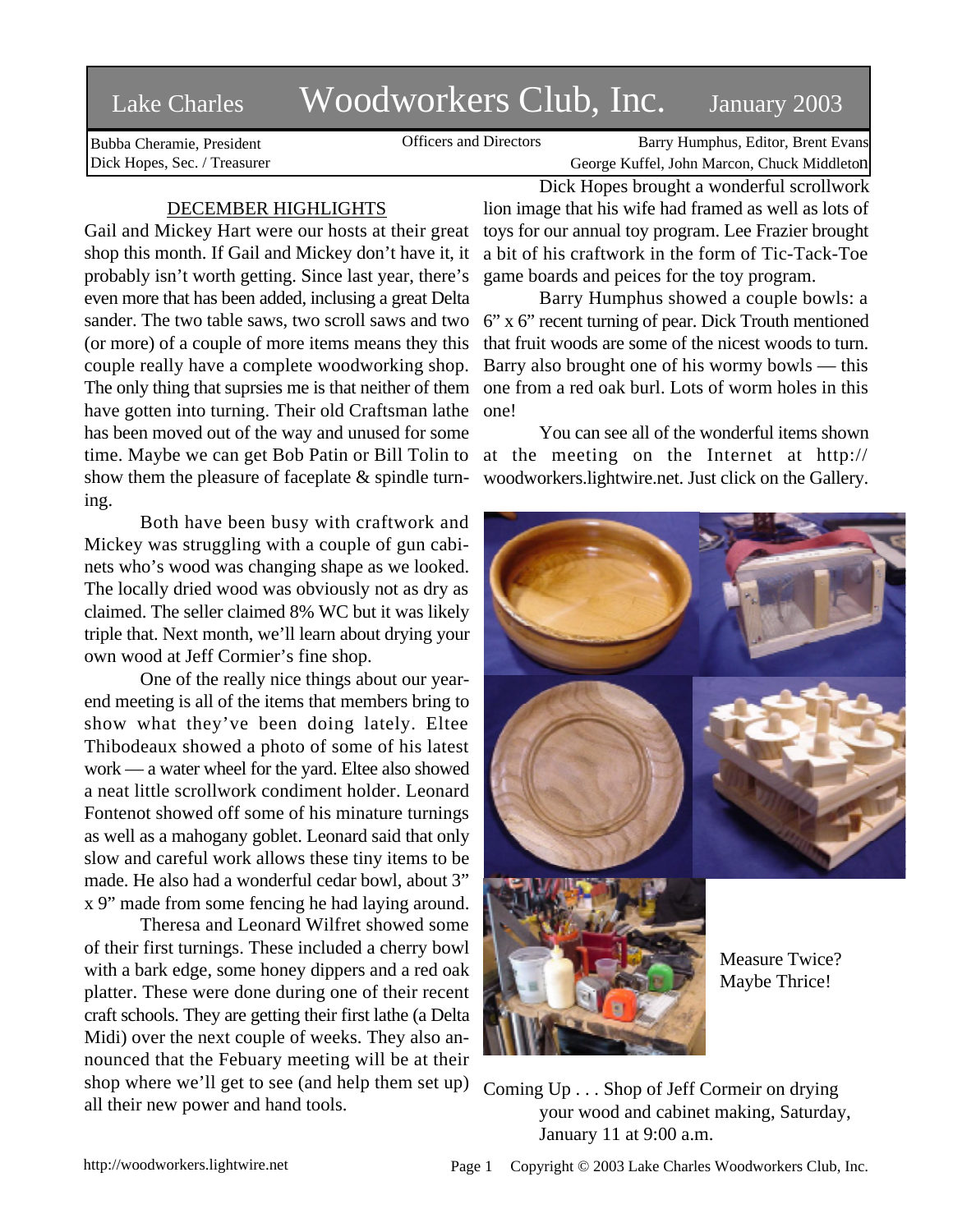## BOX FAN FILTER

You've probably at one time or another seen a version of a box fan air filter. At the local home center, you can purchase some vinyl siding J-channel. (Its normal use is for trimming around doors and win-



dows.) It can be used for mounting furnace filters to box fans much easier.

The advantage to this design is that it firmly holds a 20" x 20" filter, yet it allows for easy and quick removal of the filter for cleaning or replacement.

Start by removing the plastic grill.Then attach the channel to the grill, using some narrow wood backing strips to screw into. You can do this to three edges of the inlet

side of the fan, like you see in the top photo. Finally, replace the grill back on the fan. From *Woodworking.com*

#### REPAIRING LOOSE TENONS

It's frustrating when you cut a mortise only to find out your tenon doesn't fit snugly. Luckily, though, there's an easy fix that doesn't require cutting new mortises. The key is to build up the tenon instead.

A simple fix for a round tenon is to glue on a shaving from a hand plane (see drawing below). Then sand the tenon to fit snugly in the mortise. For square tenons, glue a thin piece of wood veneer to each



cheek. Gluing veneer to both checks ensures the tenon will be centered in the mortise (see drawing). You should orient the grain in the same direction to get a strong glue joint, too. Again, once the glue dries, trim the tenon to fit snugly in the mortise.From *Woodworking.com*

### SANDING PAD

Here's a clever way to fold a quarter sheet (or half sheet) of sandpaper into a pad that eliminates the usual grit-to-grit contact. What's nice about this pad



is the unexposed surfaces won't wear as you sand with the outer surface. The pad also works great when sanding a project on the lathe. With four layers of insulation, my fingers don't get as hot.

To fold the pad, first make a single cut to the center of the sheet. Then follow the steps shown below. To expose a new surface, simply refold the pad. From *Woodworker.com*

#### 2003 LCWW DUES

There is no time like now to make it possible for the Lake Charles Woodworkers to continue our programs, meetings, events and newsletter. Without your support, we cannot continue to bring this woodworking forum to the Lake Area. Now is the time of the year to pay your \$20 dues to make certain that we can offer programs in the future. Please send your \$20 to Dick Hopes, Treasurer, 1139 Green Road, Lake Charles, LA 70611.